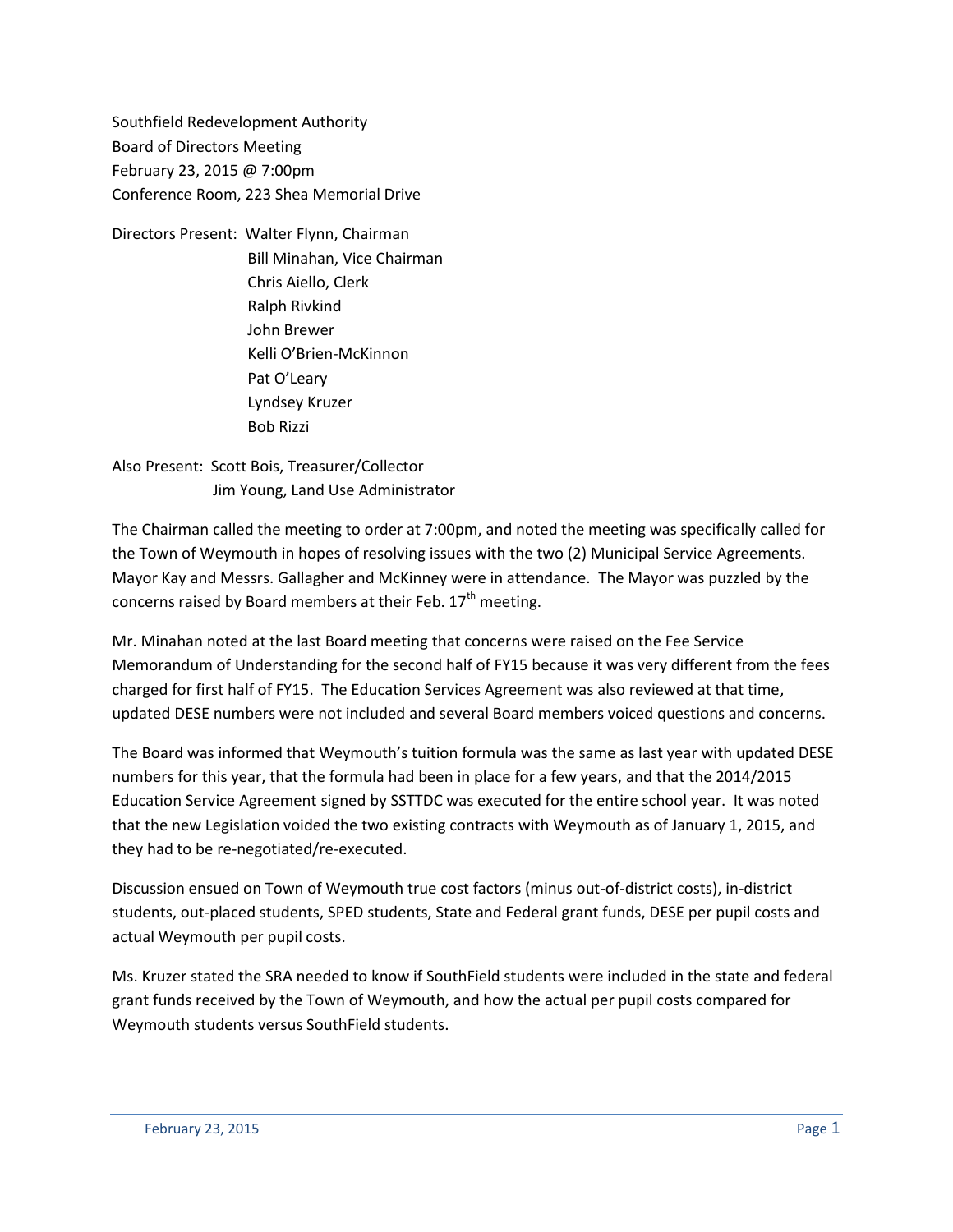Mr. Gallagher stated that on January 1, 2015 responsibility for municipal services shifted from SRA to Weymouth; and that one whole day was spent each month pulling all the data together into an SRA invoice; the Town's administrative costs were never tracked or charged, and Weymouth felt that a lump sum figure would be easier for all parties involved rather than trying to track all SouthField costs, which might require hiring another staff person.

The Board noted that clarification on Legislative assumptions regarding responsibilities of the Towns as of Jan.  $1<sup>st</sup>$  was needed because now the SRA had significant expenditures not budgeted for in DPW expenses due to all the recent snow storms.

Mr. Minahan was informed that total costs for SSTTDC/SRA staff administration, building and health inspections, and Weymouth Fire Inspections during the construction of 100 SouthField units was about \$85K and there would most likely be no more construction activity for the rest of FY15; the charges proposed in the Service Fee Memorandum of Understanding gave cause for concern.

Mr. Minahan suggested signing the Education Services Agreement, and amending the original Municipal Service Agreement by adding an estimated \$20-30K to the \$114K spent on Weymouth Police/Fire in the first half of FY15, as other administrative costs for the second half of FY15 (i.e. total of \$134-\$144K)

Mayor Kay rejected Mr. Minahan's proposal stating she needed time to evaluate Weymouth's true costs more effectively if the Fee Service Memorandum of Understanding was going to be opened up and negotiated.

Ms. O'Leary inquired if Weymouth could be paid a provisional amount for services rendered since January 1, 2015, and was informed that advance payments were not allowed by law.

Mr. Rivkind suggested signing the Education Agreement on the condition that SRA and Weymouth staff collaborated on an appropriate compensation in the Service Fee Memorandum of Understanding for the second half of FY15.

## Board Measure 15-002

**VOTED: Motion of Walter Flynn, seconded by Chris Aiello for purposes of discussion, to endorse the terms and conditions of the proposed Education Services Agreement between the Authority and the Town of Weymouth as presented**

Some Board members agreed that the relationship with the Town of Weymouth was good and should carry on, and that the Education Services Agreement could be consummated; but the Service Fee Memorandum of Understanding had issues that needed to be resolved.

Mr. Rivkind questioned the intent of the word 'endorse' and offered an amendment to the motion. **VOTED: Motion of Ralph Rivkind, seconded by Bill Minahan, to amend the motion by deleting the**